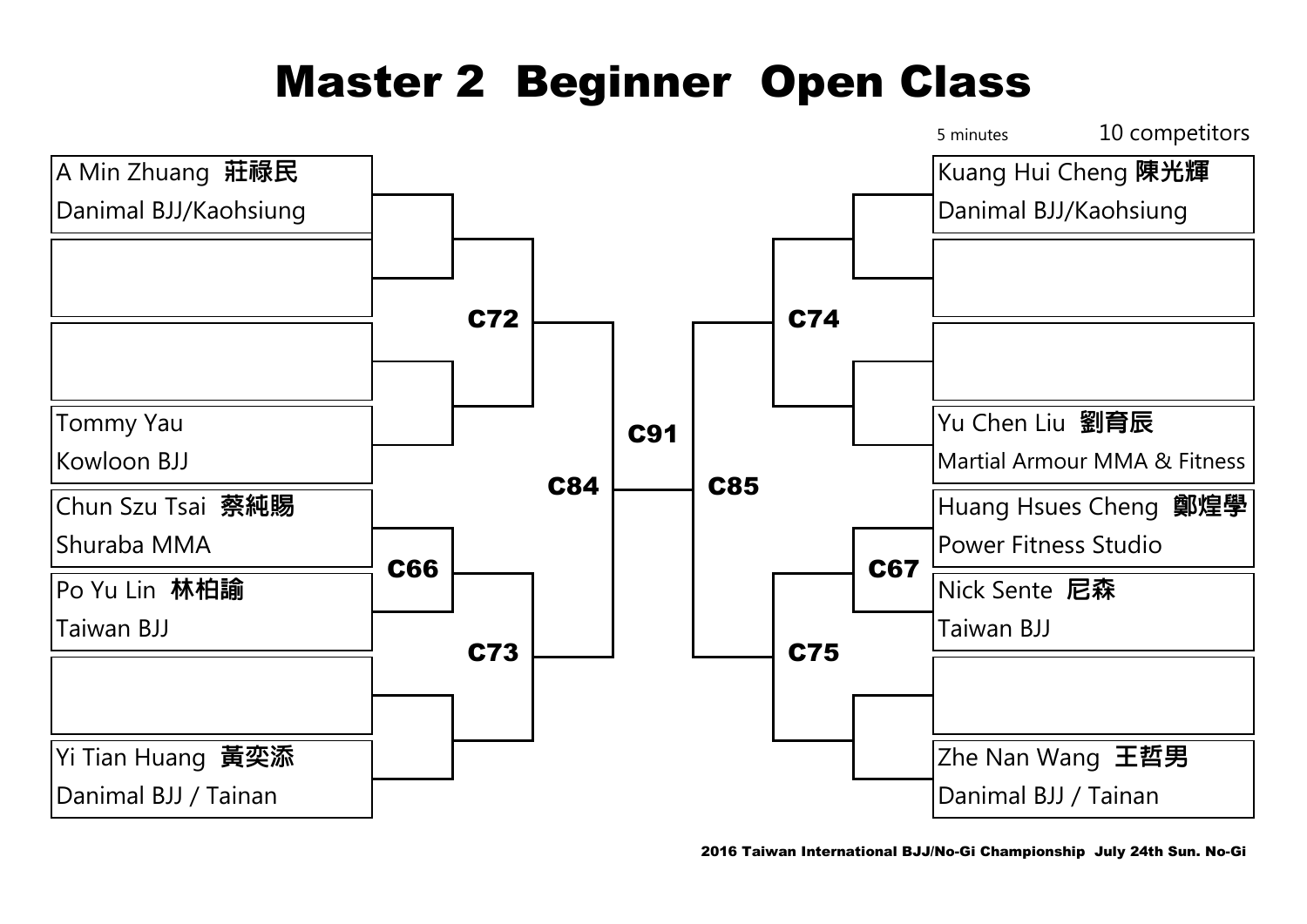## Master 2 Female Advanced Open Class



2016 Taiwan International BJJ/No-Gi Championship July 24th Sun. No-Gi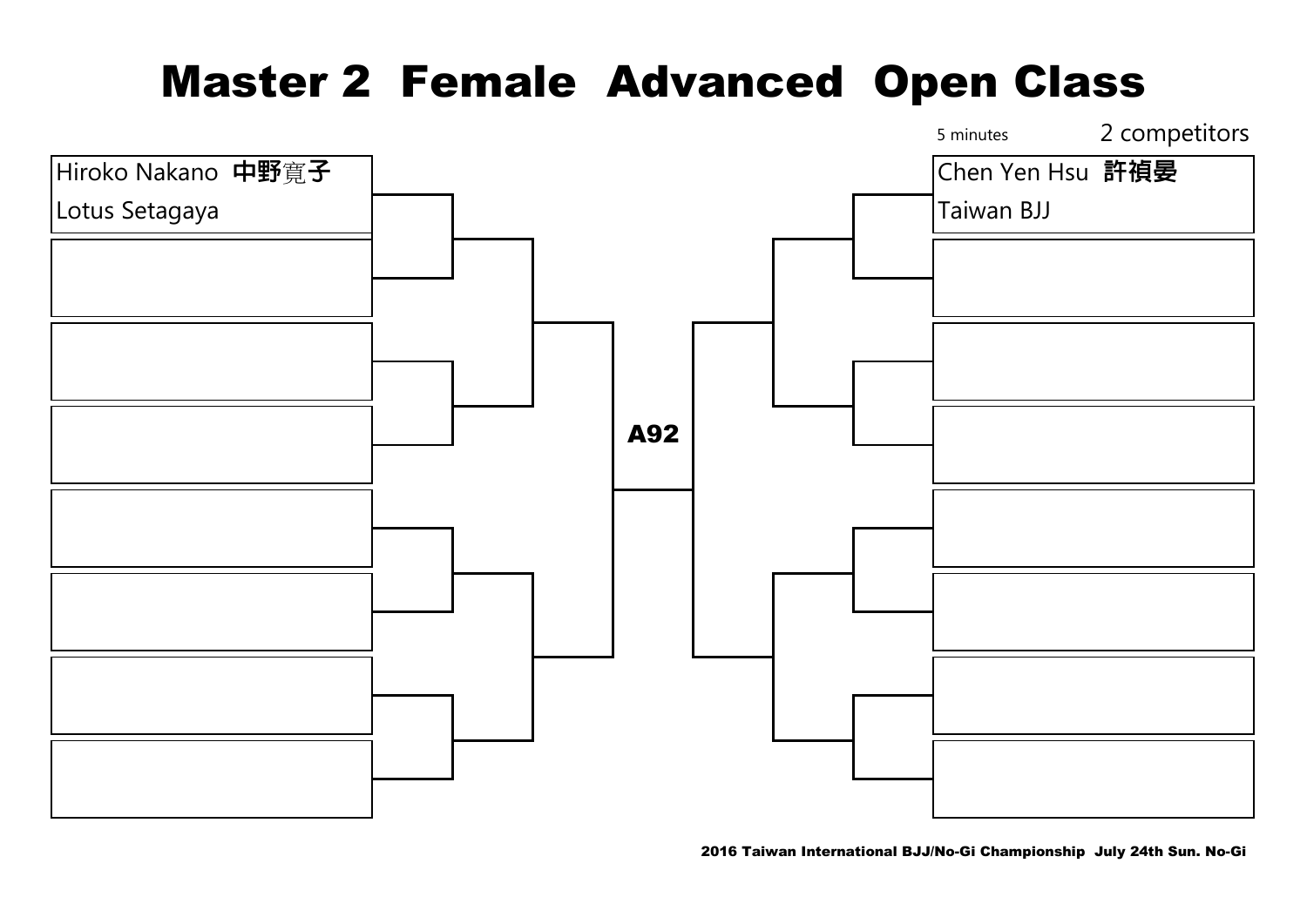## Master 2 Advanced Open Class